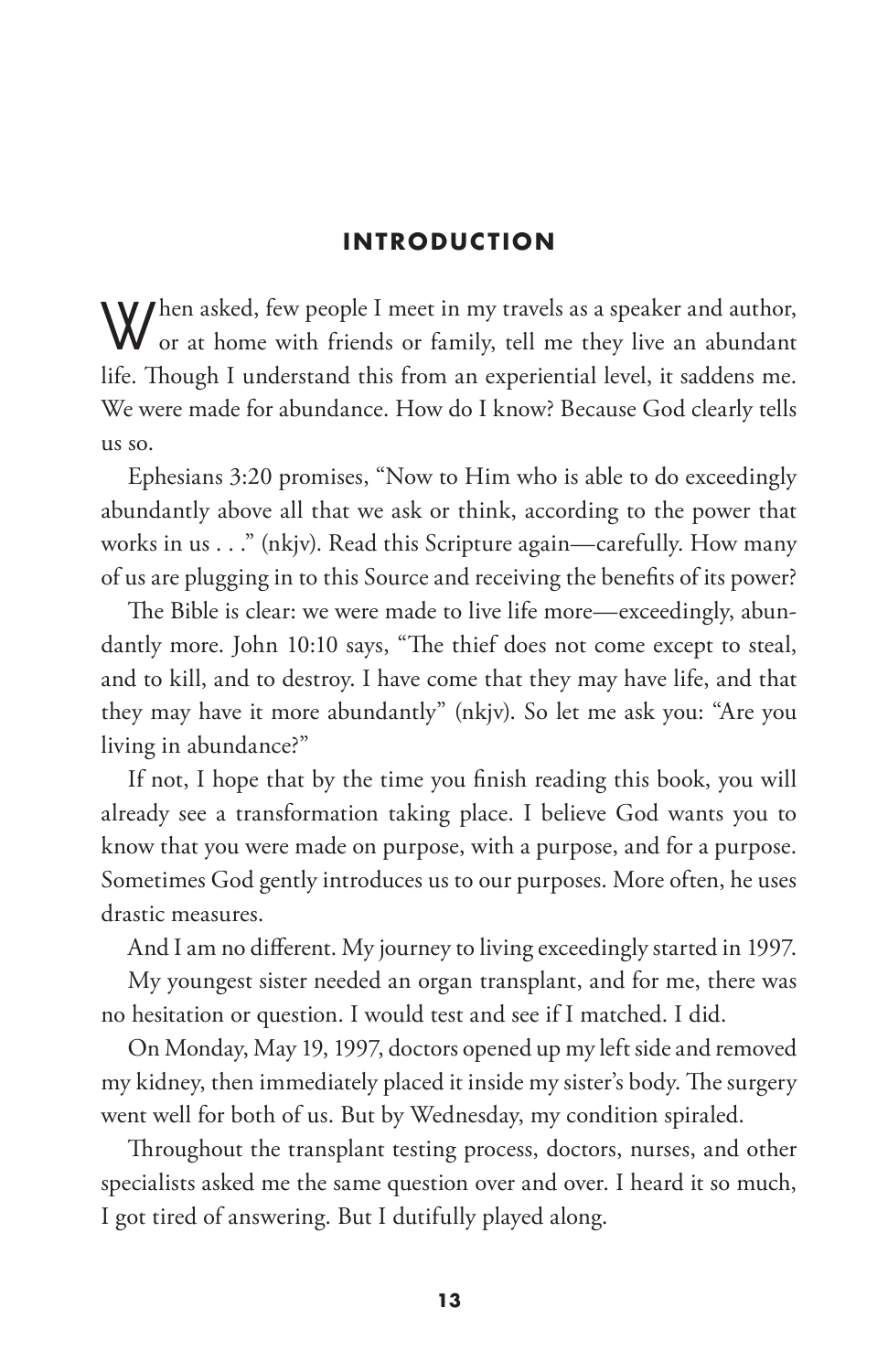Each medical professional said, "Are you allergic to any medications?" I answered, "Not that I'm aware of."

"Good." Chart noted.

But in the days following our surgery, I discovered I was allergic to something—Dilaudid.

By the wee hours of Friday morning, my blood pressure was somewhere in the range of 64/36, and my oxygen was 70. I could feel my body shutting down as my life on earth slipped away. In desperation, I began to pray.

It was only in those terrifying moments when I couldn't breathe that God finally got my full attention. He'd pursued me for quite some time, but I had repeatedly tuned him out and turned his invitations down. I had been too busy to slow down and listen to God. Truthfully, I often wondered if he even existed.

But in my near death, my true beginning was birthed. There's nothing like getting kicked in the gut with the reality of life's short span to help you realize the importance of seeking your purpose and fulfilling it while you still can. The running stopped, and as I allowed myself to hear the urgency of God's whispers, I began to understand what he wanted for my life.

Back then, I felt utterly ordinary, untalented, and inadequate. But God kept sending one prevailing message. Through books, interviews, movies, everyday conversations, and from the Bible, his voice rang in my thoughts: "I made you for more than mere existence. I handcrafted and designed you with a special plan in mind. You have a special purpose."

The challenge for me, and for all of us, was figuring out what that amazing purpose was, something I now call "my high calling." What did abundant living look like, and how could I have it?

I was just beginning to understand what Jesus meant when he promised us life to the full the day I met a celebrity—though I didn't know who he was at first. This manuscript is a result of our meeting.

In a single day, Troy became my friend. I am sad to say he died very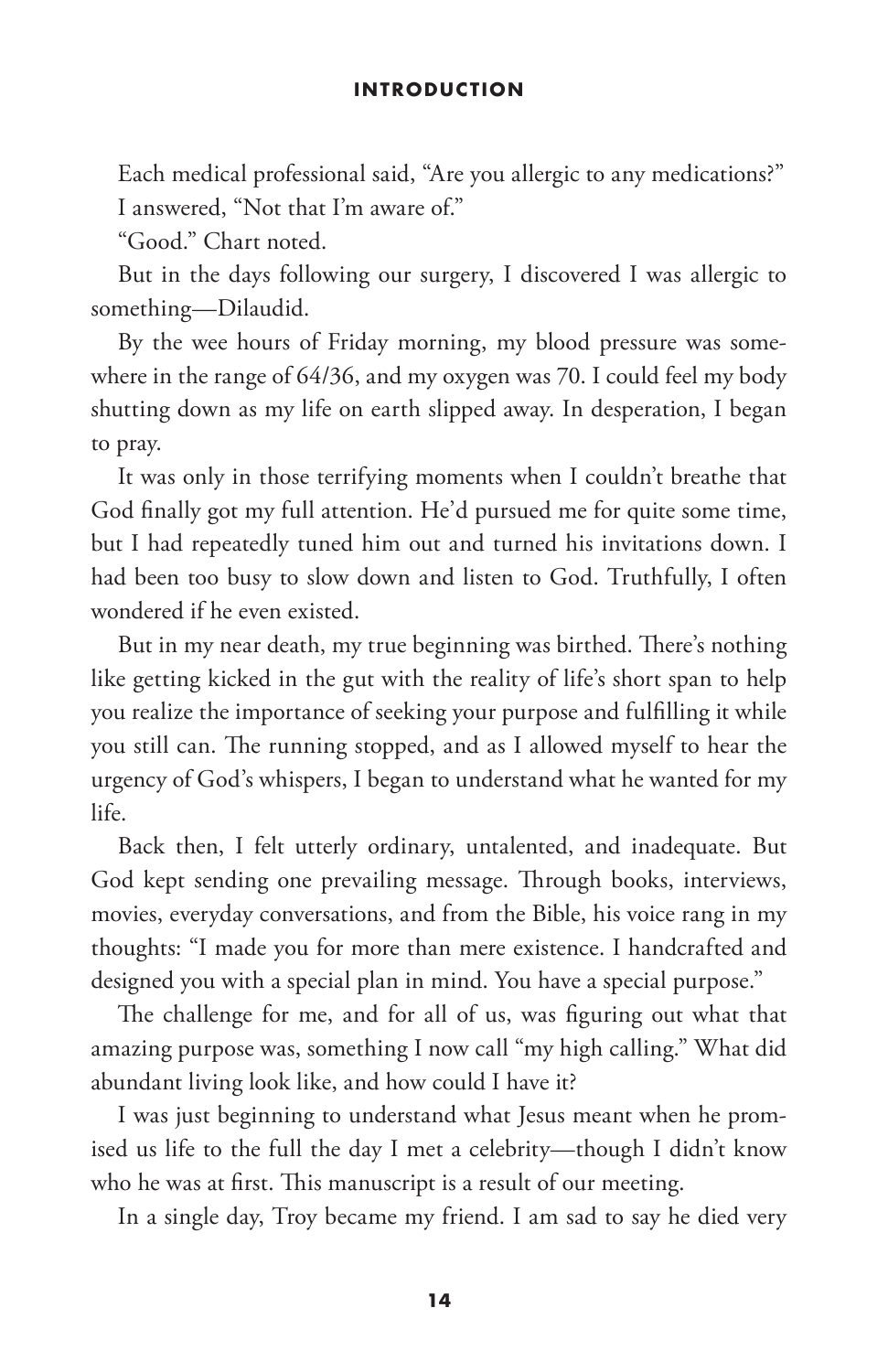recently, at a young age, just before I was able to share the news that Kregel Publications had bought this book. My friend would have been happy, maybe even ecstatic, since the news might have helped answer the question he asked the day we met. The question many others have asked me since.

Because of who he was, Troy's heartfelt query speaks to the burning desire every man and woman wrestles with. No matter who we are, we all have inquiring minds; we need to know why we're alive.

Missouri Augusts are typically hot and humid, especially around noon. Thursday, August 23, 2012, was typical. Sweat rolled down the center of my back while I brainstormed with radio execs about sound-check schedules, green room meals, and backstage access for VIP fans. At the time, I was the general manager of Ozark Outdoors Riverfront Resort, and we were discussing our tenth annual music festival, partnering with one of St. Louis's biggest country radio stations.

I'll be upfront right now: the entertainment industry is not typically a Christian climate. But I've watched God's hand at work in it more times than I can count. Like Jesus turning water into wine at a wedding reception, God will unveil a plan at times and places you never expect.

That day, eight of us stood in a circle talking details. A dark-haired man approached. I didn't see him at first. But I looked up when I heard his deep, warm, male voice. He offered me his hand. "Hi. I'm Troy."

His clothes were ordinary fare for a country music stagehand or lighting tech—jeans and a tee shirt. I thought he was one of those guys, since dozens of them milled around.

I simply smiled, shook his hand, and said, "Hi. I'm Anita. Nice to meet you."

He tilted his head slightly as we released. "You don't know who I am. Do you?"

I instantly said, "No. Should I?"

Have you ever had that moment, when the words slipped from your lips before you even knew they were coming? That's exactly what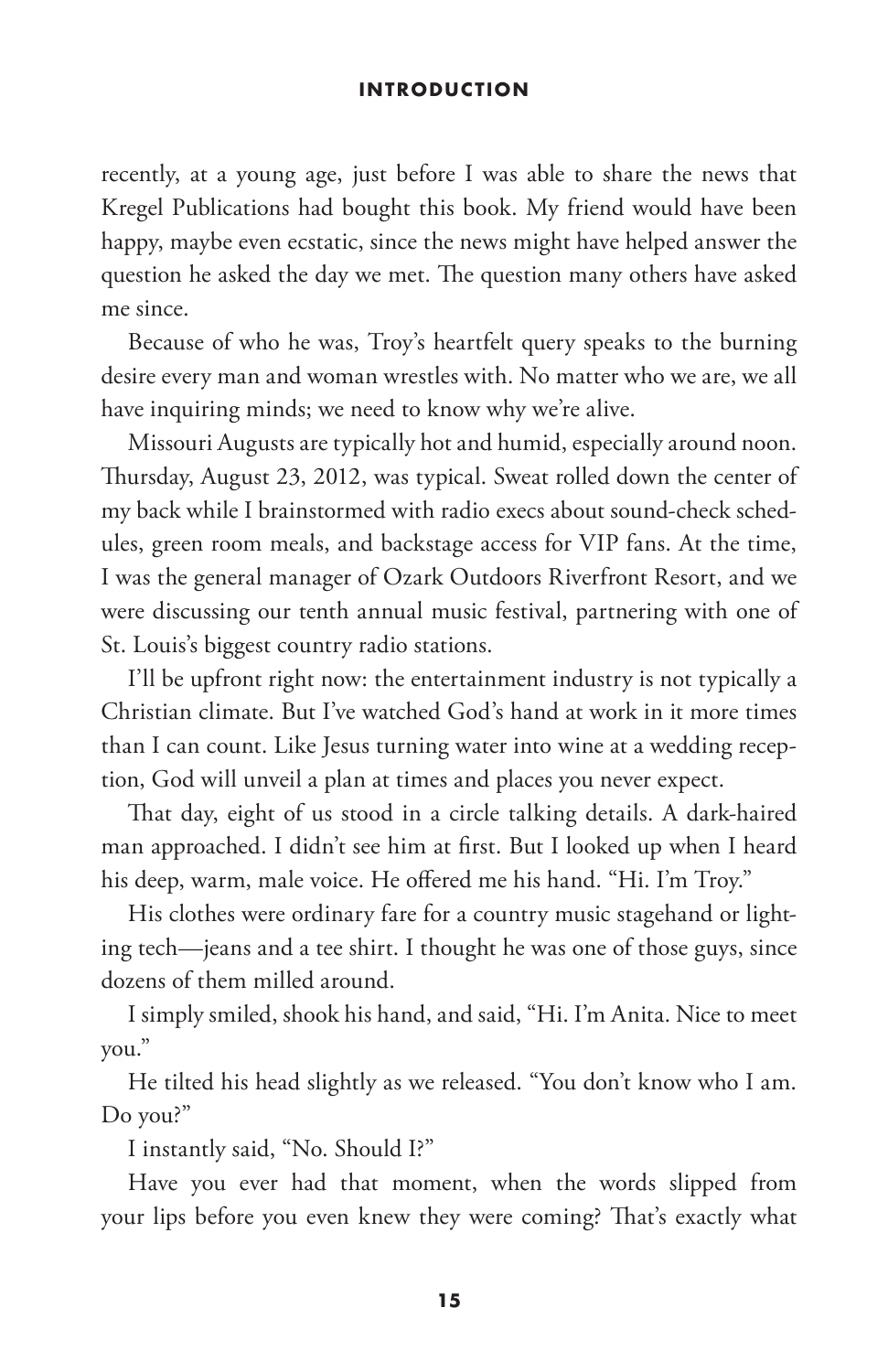happened. I felt bad immediately. I hadn't meant to sound rude. But I was so absorbed in the necessities of what we needed to accomplish, that I spoke mindlessly.

The man gave me a half grin, one of those sly "I know something you don't know" looks. He did a slow-motion, 180 degree turn backward. The speed of his words was as measured as his rotation. "I'm. Troy. Gentry. Of Montgomery Gentry." He pointed to one of the super-luxury artist's buses parked neatly behind us. Then he grinned slower and wider. "That's my picture. Right there." His statement wasn't boastful, merely playful.

I didn't want to offend, but I'm also not one to fawn over celebrities. I'd met quite a few famous, wealthy, and powerful people through some pretty unusual situations and found all of them to be as human as the rest of us. This is why it wasn't out of character for me to carry on—as if he hadn't just come off a whirlwind concert tour, including stops at major New York morning television shows. I was simply being myself when I responded to his picture pointing.

I tried to maintain my professional composure. "I apologize that I didn't recognize you. I'm the manager here at Ozark Outdoors, but I actually don't listen to much country music. Sorry."

He chuckled from his belly, as if he was pleasantly amused. "That's okay. But do you mind my asking what you do listen to? If you listen to music at all."

I quickly warmed to his easygoing manner. "I don't mind a bit. I mostly listen to contemporary Christian. My faith is very important to me."

His face lit up. "I love contemporary Christian music. That's so cool." "I think so."

We chitchatted a bit, small talk mostly. Then he asked me where he could find the closest workout place.

I laughed out loud at that one. "You aren't in the city. The closest workout you're going to get is jogging down the gravel road outside of our entrance. The nearest gym is thirty minutes away."

"Perfect. Thanks, Anita."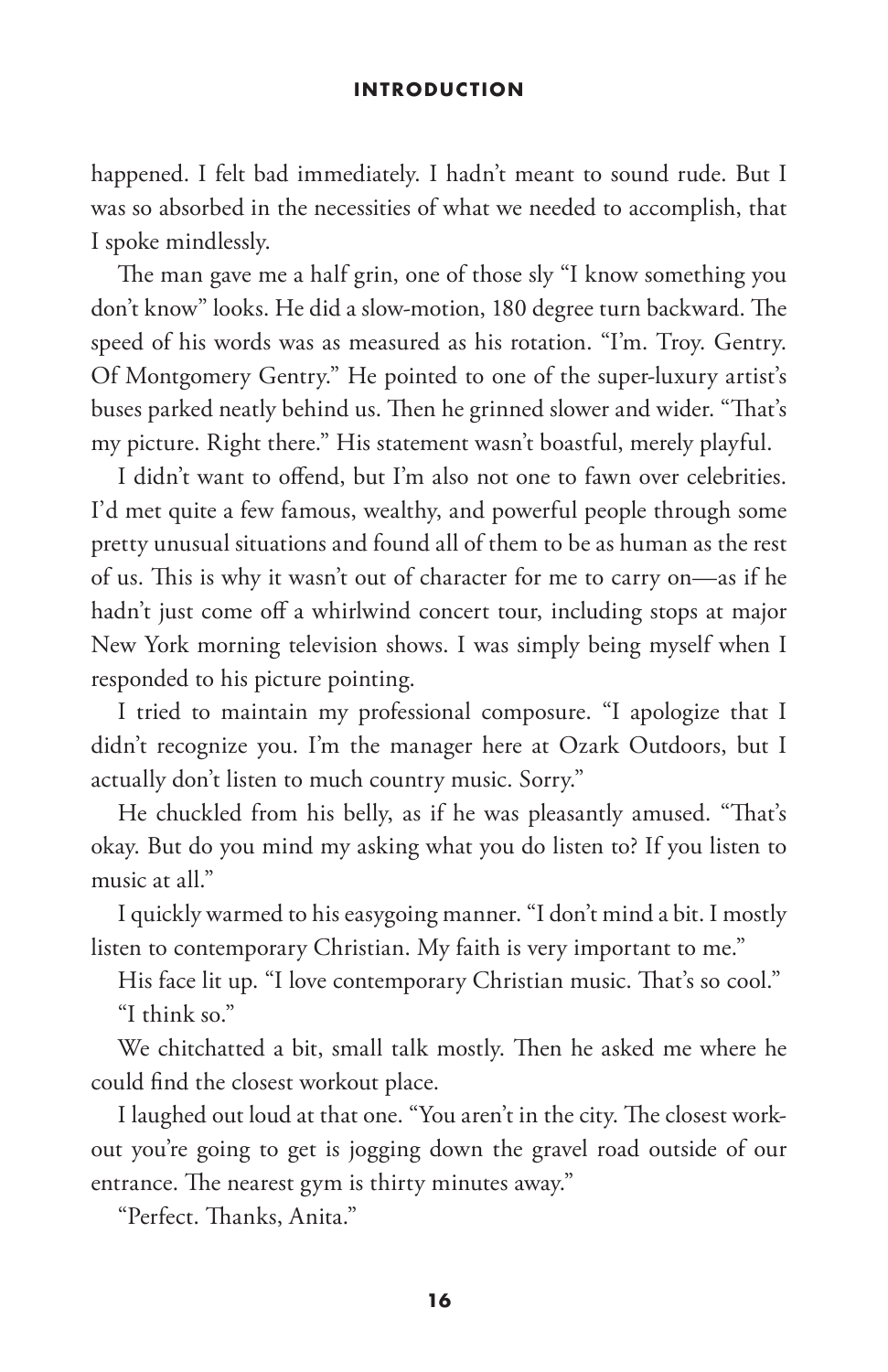"My pleasure," I said, turning back to the business at hand. However, my conversation with Troy did not end there.

About two and a half hours later, I made a stop at the green room area to make sure things were in order for the artists and working crews who needed to eat and relax before the music festival started. I saw Troy's duo partner, Eddie Montgomery, their bandmates, and the rest of their entourage at a table. Not wanting to disrupt, I simply smiled, nodded, and walked on.

But as I came out of the kitchen, I stopped when I saw Troy walk in the door.

"Got my workout," he said with a smile. Looking rather proud of himself, he sat down to join Eddie and their crew.

I chuckled, then went to work checking in with our resort staff. When I came out of the kitchen a second time, Troy, Eddie, and the rest of their group were standing up to leave. But Troy surprised me. By the expressions on their faces, he apparently astonished his crew, too.

He looked straight at me and said, "You guys go on ahead. I'd like to talk to this lady."

I stopped, curious more than anything.

A big guy, who I can only assume must have been part of their security detail, said, "I'll wait with you."

"No. That's okay. You go on ahead. I'd like to talk to her alone."

I confess I didn't know what to think.

Someone else in the group said, "We've got sound checks in an hour."

Troy answered firmly, "I know. Don't worry, I'll be there. I just want to talk to her before we start. All right?"

The group left, and Troy navigated me outside, onto the large, wraparound resort deck for privacy. He didn't waste any time getting to his point. "It was refreshing to hear you talk so openly about your faith today. I don't get to hear a lot of positive talk about God on the road, and your transparency was inspiring. You weren't pushy about it, but you also didn't hide it. It just felt natural."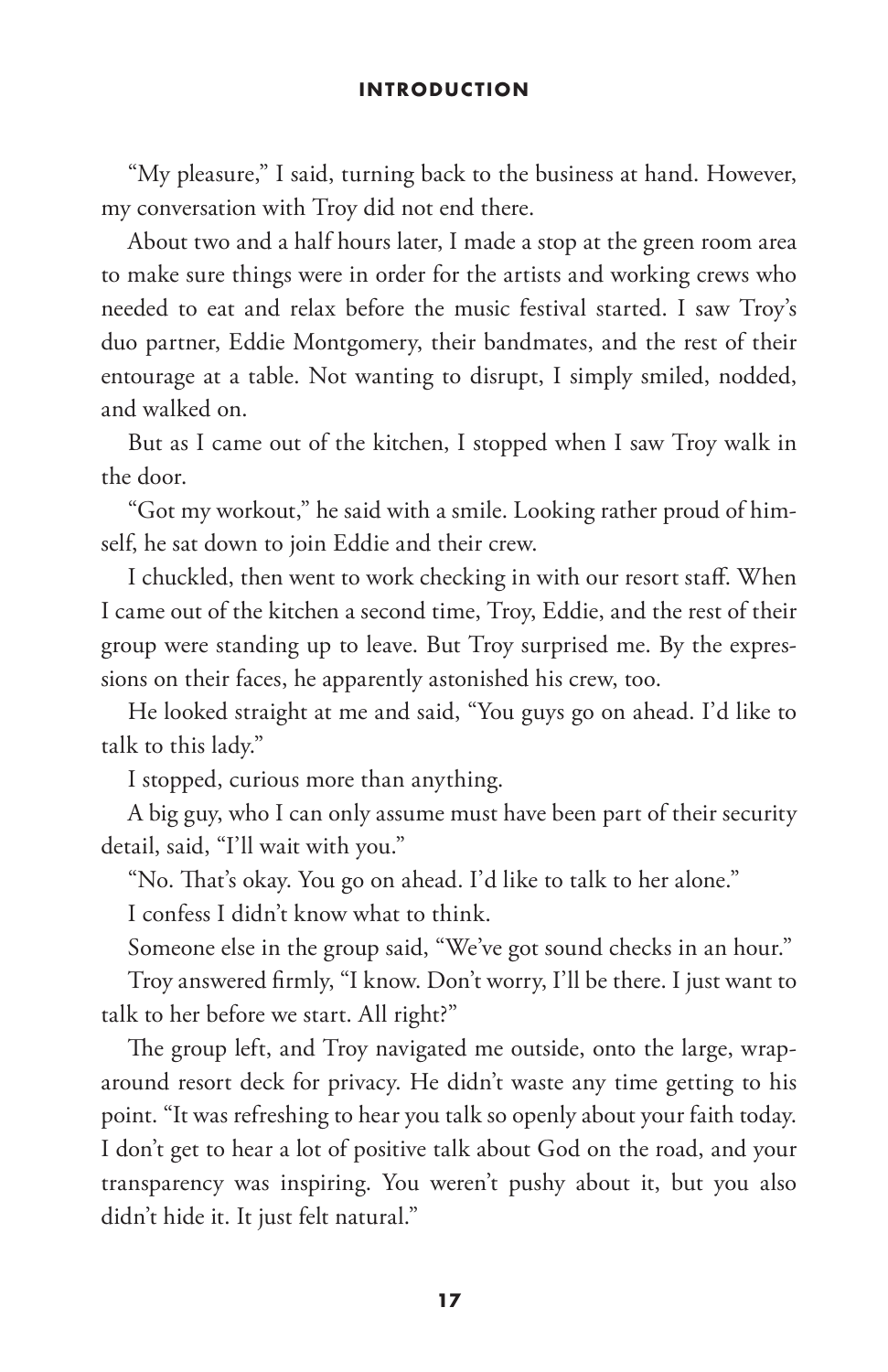I admit I was stunned. But the shocks didn't end there.

With a tinge of pink to his cheeks, Troy looked me directly in the eyes and continued. "You can imagine some of the mistakes I've made. Being on the road is tough on a marriage, but my wife is an angel. Actually, her name is Angie, so it fits," he smiled wide.

I noted the tenderness in his tone. It was my turn to feel refreshed, hearing a man honor his wife behind her back.

Troy seemed to be on a mission with what he wanted to say, so he didn't leave much time for my reflections. For several minutes, his face shone as he shared more about his love and admiration for Angie and how much he adored his daughters. But he was also interested in hearing my faith story.

He listened intently when I told him about things I'd been through and how God was using them to reveal his magnificent plan for my life. The more I talked, the more serious Troy became. I noticed the sparkle increase in both of his eyes as they watered.

He leaned just a little closer, as if he wanted to share a conspiratorial secret. I didn't guess what he would say next.

"Anita, do you mind if I ask you a question?"

"Not at all," I said.

"How did you discover your true purpose? How do I find out what God's purpose is for me? I'm not sure I'm living the life God wants."

I pulled back a little, surprised by his questions. Here was a guy who, night after night, stood on a stage while screaming fans shouted his name. I'd seen his tour bus; it was gorgeous. He didn't hurt for money, and from his description, Troy had a beautiful home with a wife he treasured. He explained how homesick he often felt, missing time with his girls. He appeared to be a man who had all the boy-toys a guy could want, and plenty of friends to share them with. People clamored to be close to him. He had the fame and fortune most people desire. And yet, these important questions burned in his heart. *Am I doing what God wants me to do with my life? Is this all there is? Am I experiencing everything I'm supposed to?*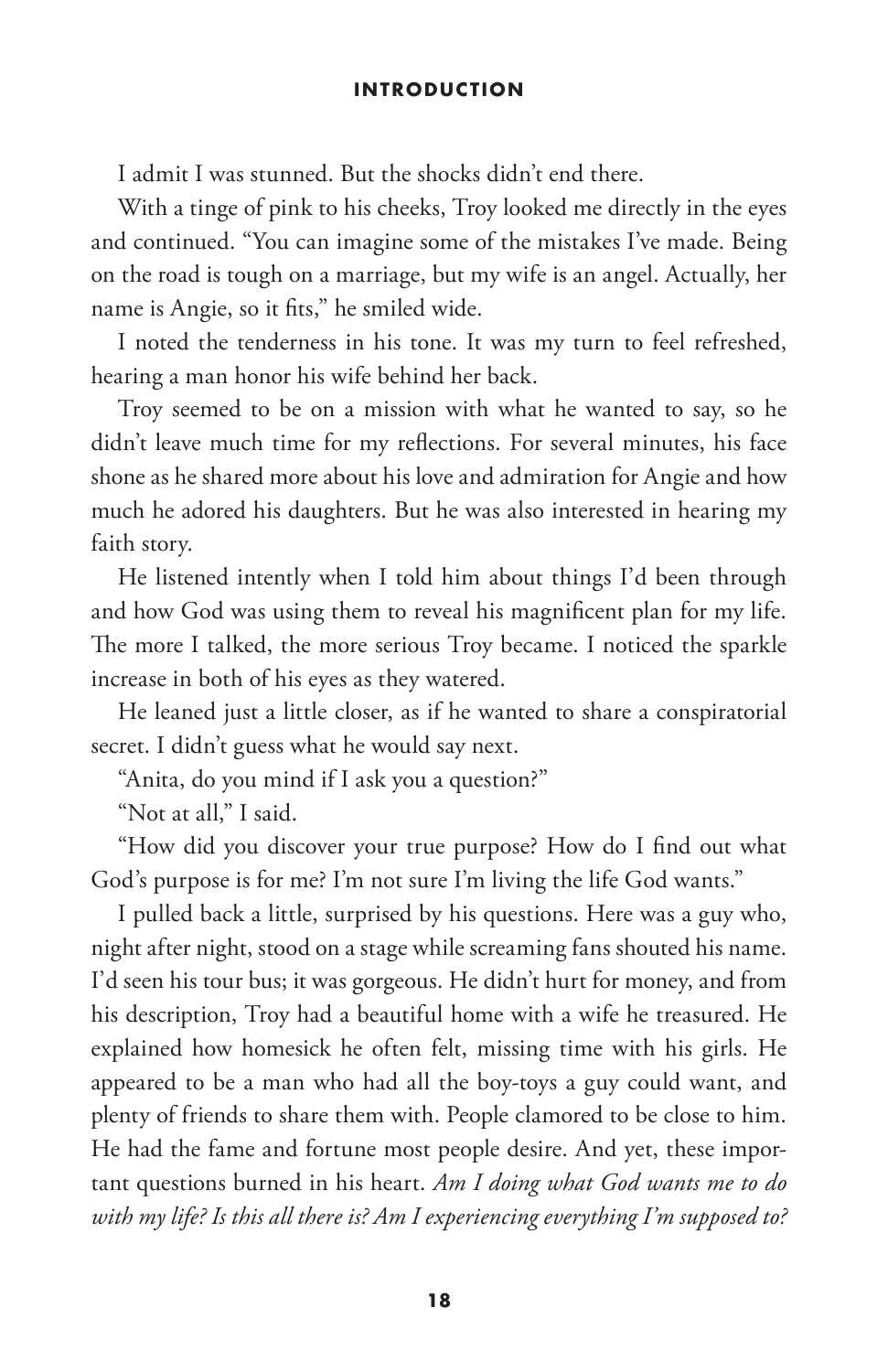We talked at length. I shared my story about how God finally showed me that I was supposed to write.

When I asked if he had a home church, Troy said he did. He told me he attended every chance he could off tour. I encouraged him to speak with his pastor and to search the Bible while asking God to make his purpose clear. "Keep looking until it becomes obvious," I told him.

The last time I saw him was later that night, just before he boarded his bus. Troy suddenly turned back. He walked up to me and asked, "Would you mind if we stayed in touch?"

"If you'd like," I said.

"I would," he grinned. "I could use an extra boost of faith every now and then." He leaned down and wrote his email address on the back of a restaurant ticket.

I jotted mine on the edge of a napkin.

We didn't correspond regularly. Both of us led busy lives. But occasionally, one of us would reach out to the other with a word of encouragement or piece of news. He was especially excited the day he let me know his youngest daughter was getting baptized after asking Jesus Christ to be a part of her life. I was thrilled for him.

On September 8, 2017, Troy tragically died in a helicopter crash. We had just emailed a couple weeks prior—nothing special, just a benign exchange between friends. I never dreamed it would be our last communication on earth. His death hit me hard. But it also spurred me to wonder . . . *did Troy feel his questions were answered? If not, could writing this book play a role in seeing Troy Gentry's abundant purpose fulfilled?*

I'm not sure, but I'm willing to explore the possibility that this body of work could help unveil the meaning Troy was made for. If through his story one person decides to passionately seek the real reason for their existence, then Troy made a lasting impact beyond what many might have imagined.

Most people looked at Troy through the eyes of celebrity. I saw a friend who was also an emboldened seeker. Not because of me, but for him, I've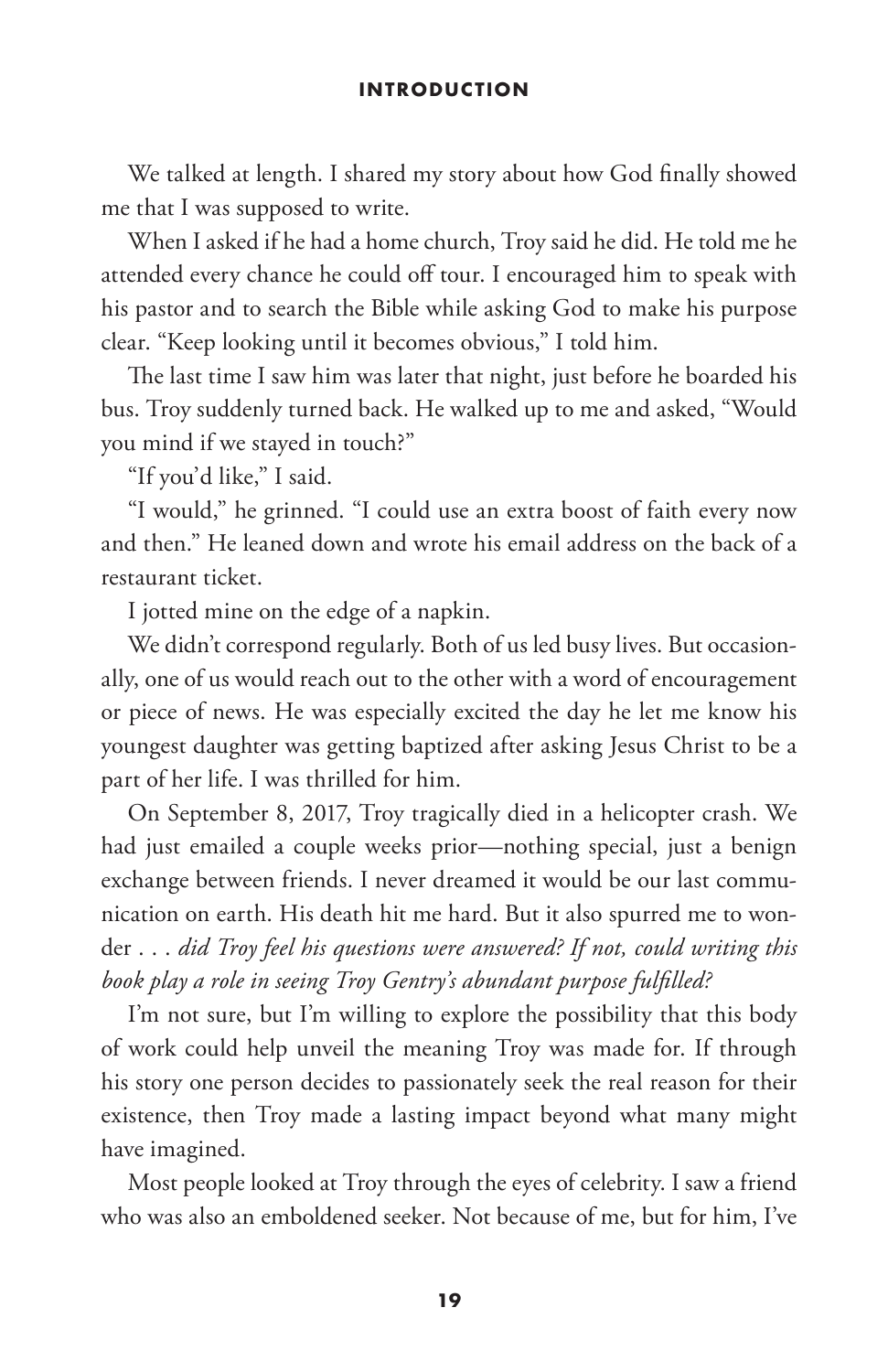often wondered if one of the last songs Troy recorded, *Better Me*, had anything to do with our exchange. Only God truly knows.

If questions like Troy's ring through your mind, I pray you find answers in this book. If you realize life is short, and you want to experience all that God desires for you while you can, my hope is to provide inspiration as well as practical prompts. At the end of each chapter, I'll share brief but powerful insights, called Mind, Body, and Spirit Strengtheners, to help you discover why you exist and what God desires for you to know about your life. These are designed to help you reach deep within, so you can pull out all you were made to be. God's favor doesn't depend on position or platform; his promises exist for everyday people. *You* were made for an abundant purpose. The question is, do you believe?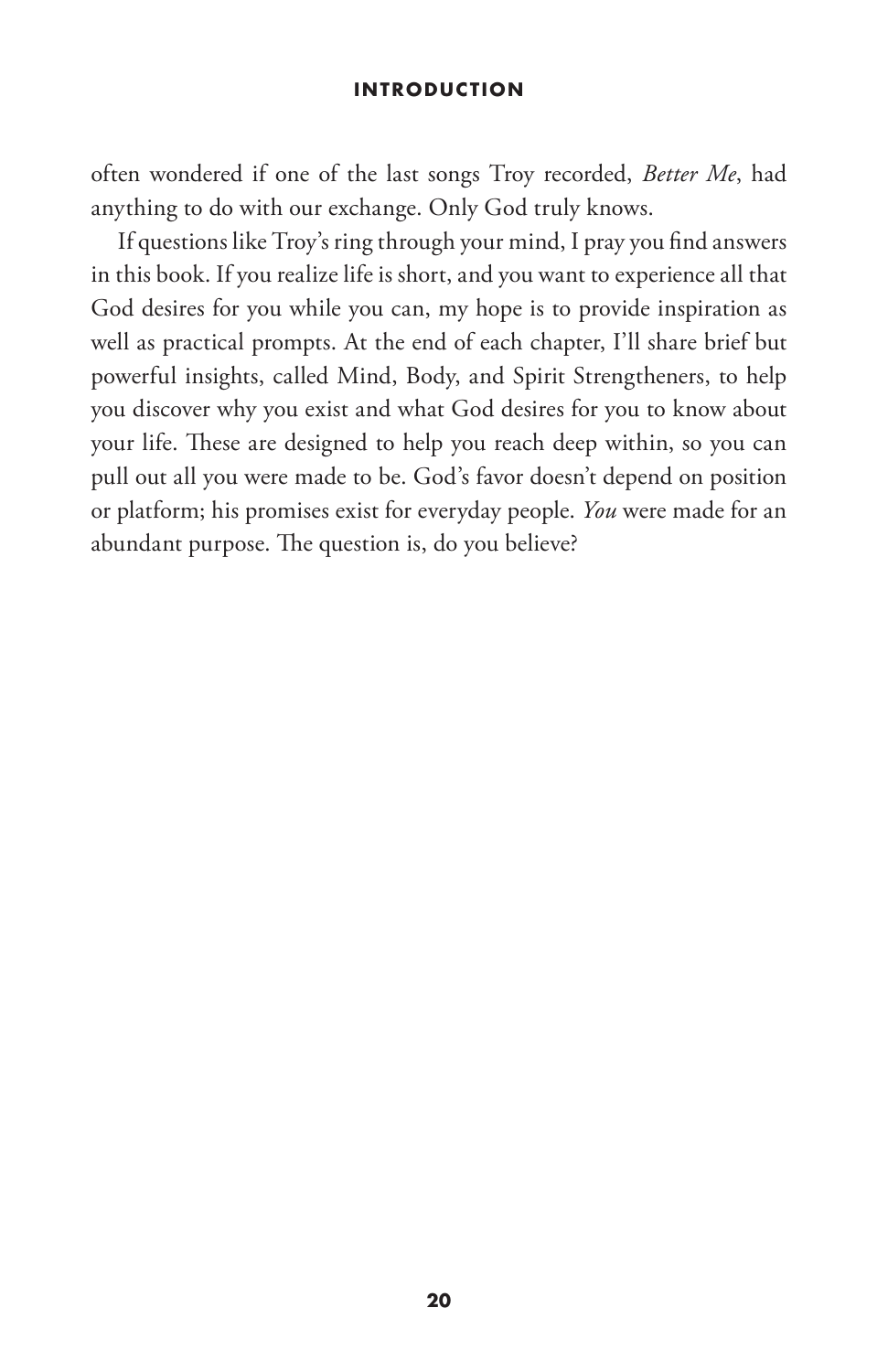# **CHAPTER 1**

# Made for an Abundant Purpose

*We are what we believe we are.*

—Benjamin N. Cardozo

Why on earth are *you* here? Why was *I* made? Why are you breathing?<br>Why am I alive? These are questions most of us ask, often regularly. Who doesn't want to unearth the real reason they exist?

Some people wonder if they're even supposed to take up space on this planet, possibly believing they are an accident, or some cosmic mix-up. Does this describe you? Are you afraid to believe you deserve more?

Or perhaps your issue isn't wondering but wandering.

Are you tired of doing nothing but existing—getting up, going through the same old motions, stumbling through life in a zombie-like trance? Do you feel like there should be more?

Or do you fall in the camp of those who have gotten a glimpse of something more? You know your purpose but feel stifled in living it out. Are you fired up, much like a thoroughbred behind the gate, stomping and snorting, waiting to be released? Are you ready for more?

If any of these scenarios describe you, I have great news. Those stirrings in the deepest part of your soul are there for a reason: you *are* made for more. You were made *on* purpose, *with* purpose, and you are meant to *fulfill* an abundant purpose. As a person created in the image of God, your creator, you are marked for more than a humdrum, stuck-in-a-rut, there-has-to-be-more-than-this life.

As we go through our days, something inside our human spirits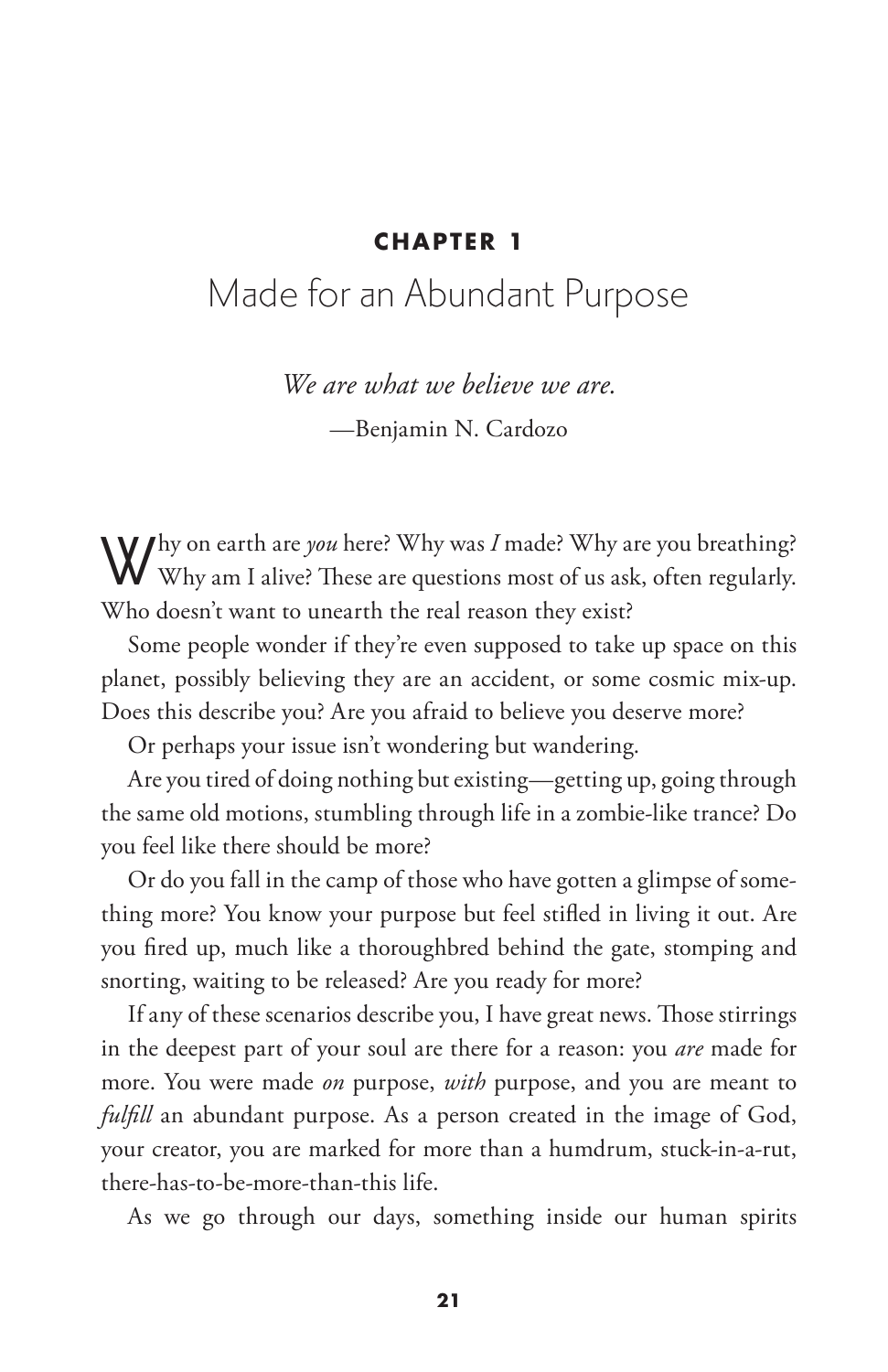whispers to us, "You are marked for more," but discovering precisely what our purpose is can seem as elusive as a cool drink in a hot desert. Often, the more we hunger for an answer, the less satisfied we feel.

# **Two Essential Questions**

If you're like me, I suspect there are two essential questions you have asked at least once, either in the privacy of your own thoughts or verbalized publicly to anyone who might provide a clear answer:

Why was I born?

What happens when we die?

The earliest memory I have of these questions comes from when I was a child.

I remember the rising summer sun streaming through my bedroom window. I turned my head beneath the covers in hopes of returning to my former dreamy state. Our house was so still that my stomach's growl sounded ten times louder than normal. At first I wanted sleep more than food, but then my belly won out.

No one else was awake as I walked to the kitchen and reached far above my head to pull a fresh tomato off the counter. Thanks to Mom's gardening skills, we always had organically grown vegetables and fruits in season.

As I bit into the soft, crimson flesh, tomato juice and seeds gushed out of my mouth. The acidic flavor burst across my tongue, and strange thoughts sparked inside my young brain.

*Where did the first tomato come from? Who created tomatoes? Why were they made? How did a big red tomato come out of the tiny white seeds we planted in the ground?*

And then, for some unknown reason, a deeper question followed. *Why was I born?*

Why these musings came at such a tender age, I don't know, but I suddenly felt an odd compulsion to know the answer. Even stranger, I simultaneously had a soul-deep inner knowledge of an important truth: I was made for something special. These stirrings have never left me.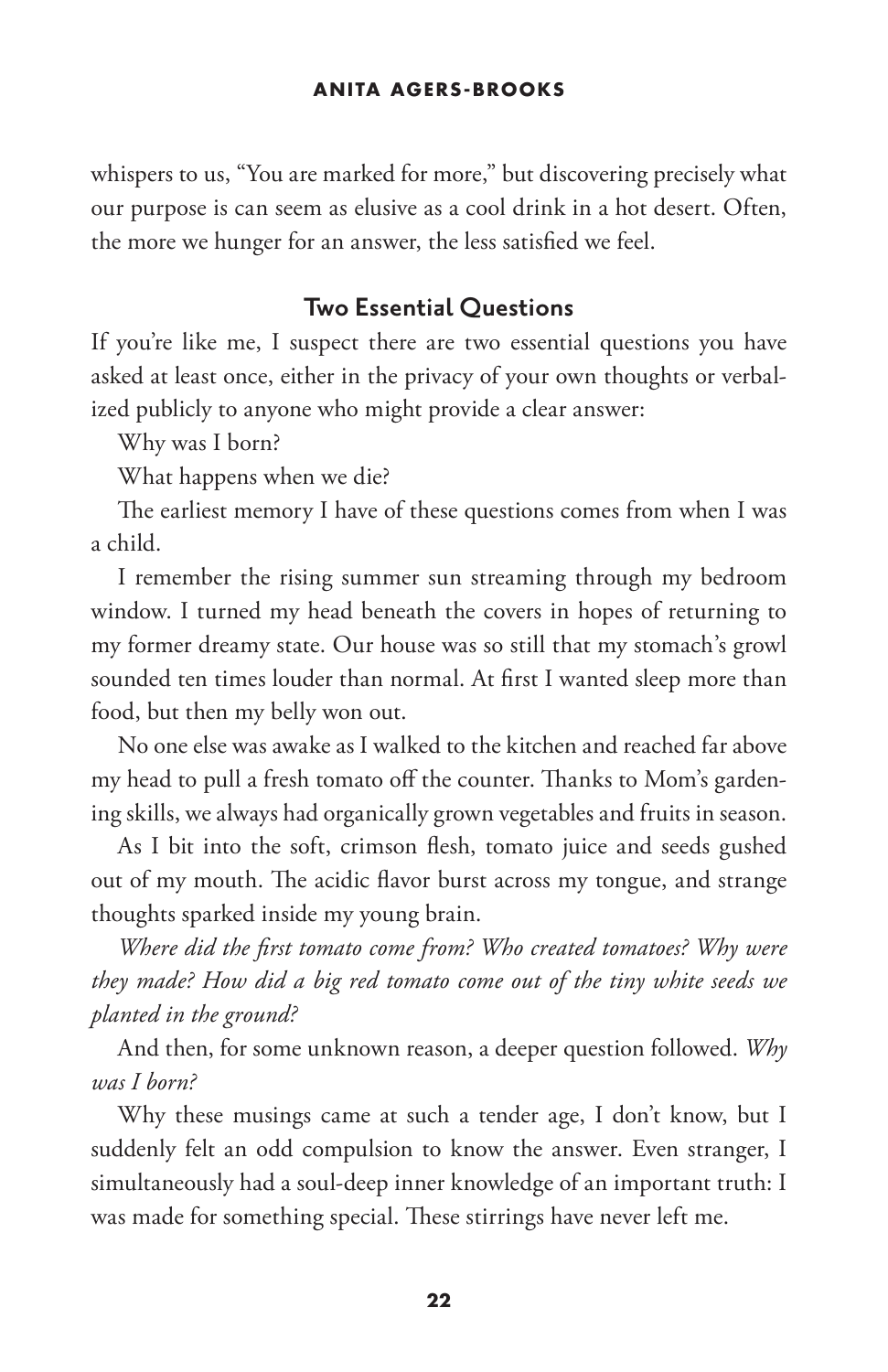## **EXCEEDINGLY**

At that time, I somehow felt absolutely confident. Someone had made me on purpose. Later in my life, I would come to question that fact, especially when other voices had a chance to rewire my thinking, and new information about myself surfaced. But even then, after much investigation and soul-searching (I'll share details of that quest as we go), I would once again arrive at the same conclusion.

I exist for a reason. A unique, extraordinary, and powerful intention was grafted in me when I was formed in my mother's womb.

I was made for more. The same is true for you.

A second, mysterious question came to me within days of the first while I was playing outside. This memory is as vivid as the first.

Next to the house I grew up in stood a massive cedar tree. Pieces of its ancient bark curled off of the trunk, releasing a strong evergreen aroma. Sometimes I would sit beneath the blanket of its dense branches, hiding from the world, nestled in the soft yet prickly bed of loose needles covering the ground. Other times, the happy tomboy in me would scale the thick branch hovering mere inches above the needle-carpeted soil. From there, it was easy to traverse from limb to limb, making my way higher than my mom would have allowed—if she knew.

It never took me long to arrive at my favorite spot: a hammock-shaped merge of two strong branches near the top. It was the perfect crook for me to burrow into while the wind swung and swayed, making the cedar trunk creak and the needles murmur. Maybe the distance from my perch to the ground is what caused the second question to flit across my young brain.

## *What happens when we die?*

As an adult, I know I'm not alone in my musings. From speaking to many women and men through the years, I've found that most people want answers to the same two questions.

- 1. Why do we exist?
- 2. What happens when we die?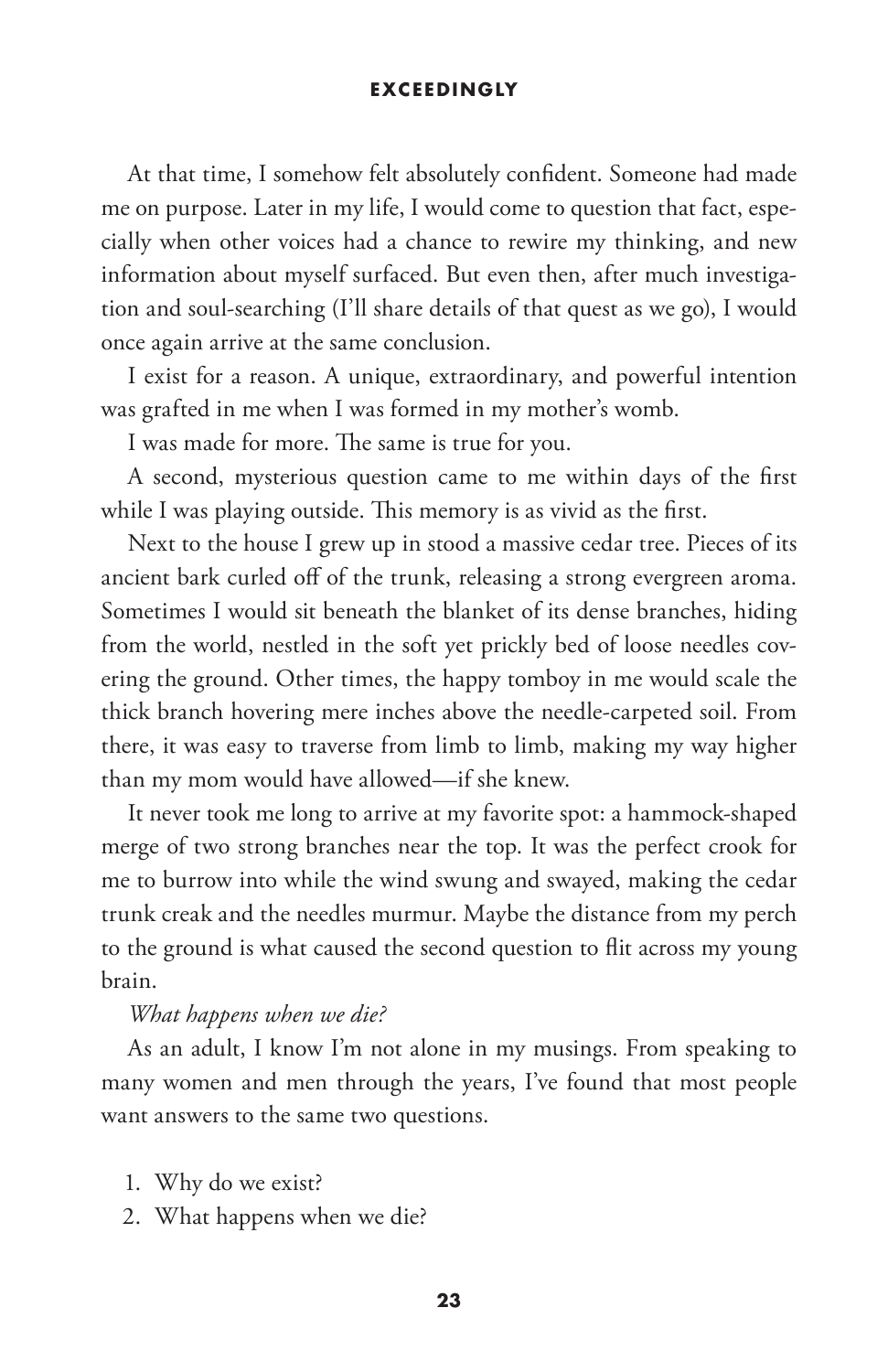## **ANITA AGERS-BROOKS**

I shared my story about finding answers to the second question in my book *Getting Through What You Can't Get Over*, so I won't readdress the topic here. Instead, for *Exceedingly*, I want to explore and share my experiences, and those of others, in solving the mystery of the first matter. *Why DO we exist?*

## **An Answer**

Not so long ago, my own quest for discovering why I exist came roaring back to the forefront, through the revelation of an almost fifty-year-old secret.

The year was 2010. I was forty-six. Not the age you expect to discover a life-changing disclosure about yourself.

When I awoke on the morning of September 23, I felt good as I settled into a chair on my back deck, unaware that stunning news was on the way.

Warm sunlight dappled the fading green oak leaves surrounding my outdoor haven. A couple of cheerful warblers tweeted background music while I worked. A silken breeze brushed my cheeks and shuffled my notebook pages, forcing me to stop typing on my computer. I put things back in place and took a sip of bubbling ginger ale before placing my fingers on the keyboard again. I was searching for the perfect verb to strengthen my sentence when a ping interrupted my thoughts—the ping that started a cascade of events that challenged everything I believed about myself.

The Facebook notification alerted me to a private message from an acquaintance of over thirty years. My friend asked a question about her attempts to find the identity of her biological father, hoping I might offer direction or advice. We ended up meeting for dinner, and I took copious notes, particularly when we discussed the possibility of DNA testing with someone I knew who was a potential candidate. We would eventually find out he was not her birth dad. But her search set me on my own quest one I didn't see coming.

A few days later, on the phone with my mom, I asked what I believed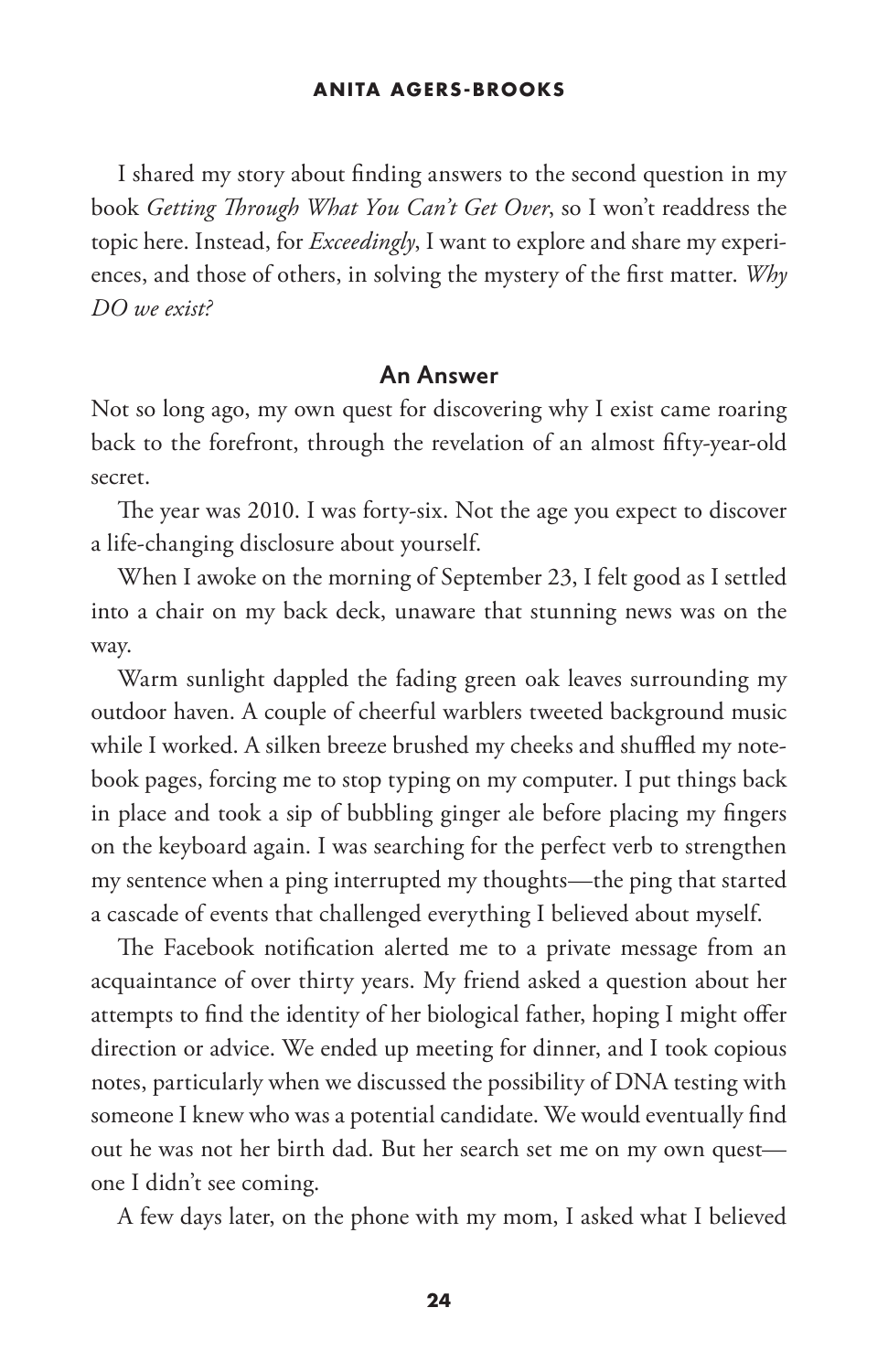## **EXCEEDINGLY**

was a rhetorical question. To this day, I'm not sure why those specific words crossed my mind, compelling me to voice them out loud. The only explanation I have is God's prompting. I was chuckling while they spilled from my lips. I was sure I knew the answer—yet, I asked anyway.

"Mom. Dad is absolutely my father. Right?"

Her reaction was unexpected and instantaneous.

Guttural sobs stilted her sentences. "I'm. So. Sorry. I never. Wanted to hurt you." She sucked air and moaned. "I knew I'd have to tell you someday. I didn't want to cause you any pain."

My laughter turned to shock. I couldn't believe what I was hearing. What was my mom telling me?

I crumpled onto my bed. A rippling heat started inside my skull, spreading down my face, neck, arms, chest, torso, legs, all the way into my toes. I heard myself speaking, though my brain seemed disconnected from my mouth.

"What. What are you saying? Are you telling me that Dad isn't my father?"

Mom sniffled. "No. I'm not saying that—I think he is."

And there it was. A secret my mom had kept for almost fifty years—a secret about me.

Mom finally calmed enough to tell me the story of a young man she had worked with in 1963 at a burger joint called the Hi-Spot, in Corona, California. He lived in an apartment behind her house and invited her in on Halloween. It was just three months before her eighteenth birthday. She went to show him the cowboy shirt and hat she wore for the occasion. But when she entered his apartment, the click of the lock behind her changed everything.

Two days later, my mom met my dad at my uncle's wedding rehearsal. The following evening after the nuptials, Mom and Dad enjoyed the reception, along with some adult refreshments.

As my mother told the story, I could hear the poignancy in her voice. Especially when she said, "I remember the moment clearly. I thought,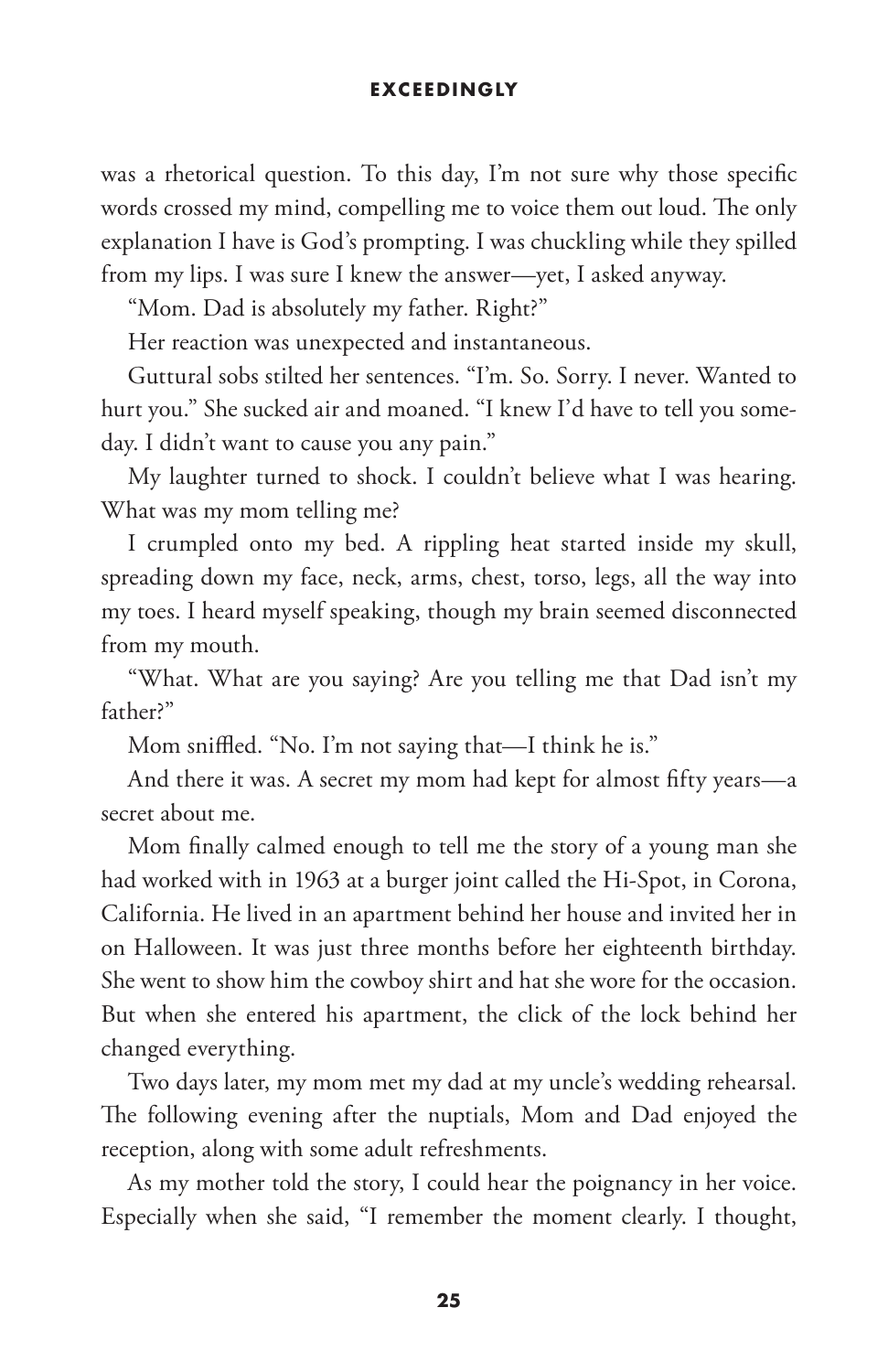What am I saving myself for anyway? At least this time it would be my choice."

And so three days apart, two potential conceptions occurred.

As Mom finished, I felt lightheaded and breathless. Her unexpected revelation raised a new question inside my brain, demanding an answer.

# *Who was my father?*

We got off the phone shortly after Mom finished telling me her secret. I felt dazed.

I was blindsided about the questionable nature of my identity and, wondering what the future might hold, I was a mess. My poor husband watched helplessly, afraid to say much of anything—but he did the best thing possible: he held me while I cried.

I slept little and got up early the next morning. Wanting to occupy my mind, I drove to work, hoping productivity would distract me. But the prevailing question of who I was plagued me. If my dad wasn't my dad, what did that mean for me? Was I still a loved, desired child or merely a by-product of another man's sins?

Within weeks, DNA results provided the truth of my biology. I was an emotional wreck by the time the emailed report hit my inbox. I expected a particular result. Instead, the truth pulled the rug from beneath my world—it said my dad was *not* my biological father.

Suddenly, everything I thought I knew about myself was wiped away. Now I had to come to terms with not only who I was but how I was conceived.

Instantly, I went from feeling like a grown, mature woman to feeling like that child all those years before who had asked, *Why was I born?*

My nervous system was on full overload. No other human being knew what I was wrestling with deep inside the darkness of my soul.

I cried for three solid nights and days, hardly eating, barely drinking, getting little sleep. By the end of that period, my eyes were almost swollen shut. Alone in my house that third afternoon, sitting on my couch, I closed my eyes and imagined myself in the body of the little girl who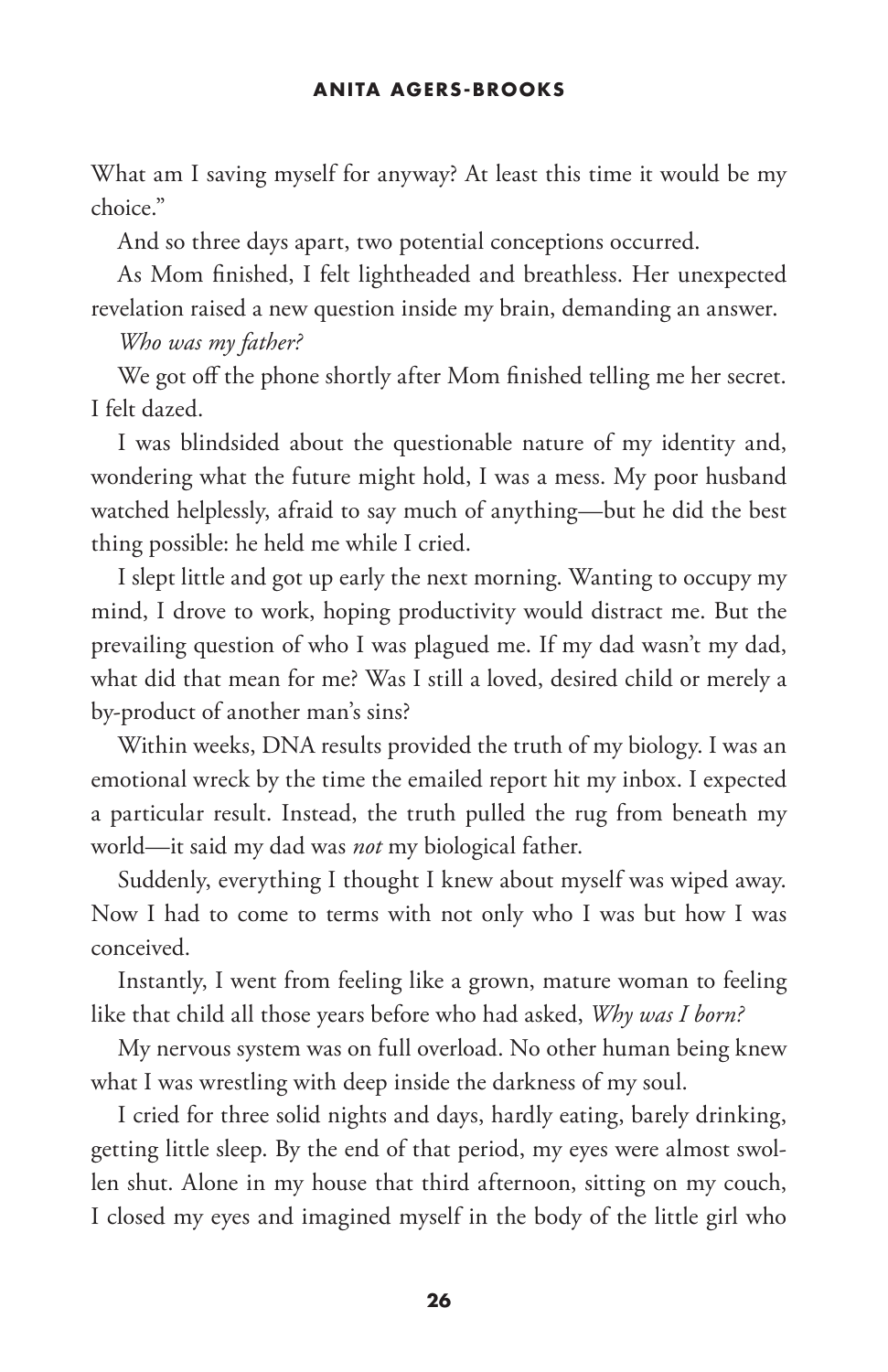#### **EXCEED INGLY**

now controlled my mind. A little girl who needed her daddy. And I made a decision.

Mentally, I scurried up into my Daddy God's lap. I laid my head against his chest and wailed, releasing my confusion and pain into his care. Telling him all the things I'd bottled up over the previous days. I expressed my fear of being an accident—someone he probably regretted allowing to exist. The ugliness I felt over how I was created poured out.

Then it happened.

I felt a sensation, as if my heavenly Father brushed my bangs across my forehead, away from my eyes. He stroked my cheek. He kissed the tip of my nose, tilted my chin up, and kissed it too. Then he whispered in my ear, "Daddy's here. You are not alone. You are wanted. I love you. You look like me."

I lay there for a very long time, hiccupping like a young child at the end of a hard cry.

Finally, when I felt somewhat composed, I prayed.

*Daddy God,*

*You know all of the things hurting my heart right now. You especially know how I feel about myself, the things I've told no one else. Could you please do something for me? I'm going to open my Bible, trusting you to speak to me from it, and could you give me something really personal? Could you make it so plain that I know it's a private word from you?*

I opened my burning eyes and picked up the NIV Bible next to me. Then I closed my eyes again and gently tugged on each side of the cover.

The tissue-like pages fluttered softly, whispering as they fell on top of each other. When the sounds stopped, I opened my eyes again, and I saw chapter fifteen in the book of John. I was familiar with the passage, but the precise Scripture my eyes were drawn to did not stir any memory. It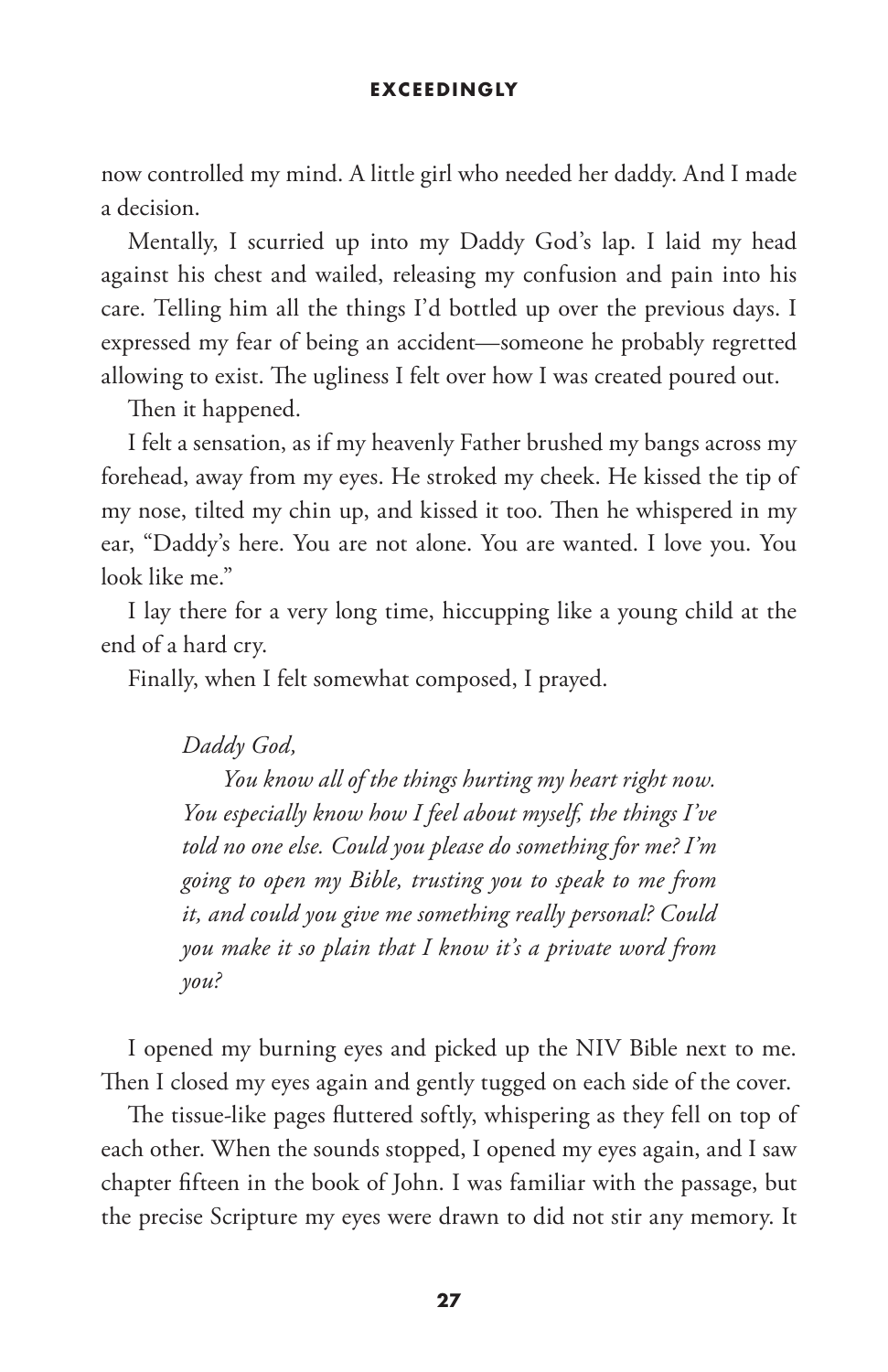was as if I'd never seen it before, though by now I'd read through the Bible multiple times.

I read John 15:3 silently at first—then again out loud. "You are already clean because of the word I have spoken to you."

For the first time since I'd opened the DNA test results, I smiled. The message penetrated my empty living room and infused my aching spirit. Only God had known just how much the facts of my conception hurt both me and my mother. Only my heavenly Father knew how worthless and impure I felt. Only he knew the depth of compassion I carried for my mom, the seventeen-year-old who chose to allow me life. My mom needed my understanding, not condemnation—she'd carried undeserved guilt far too long already.

That day, alone on my couch, I received from God exactly what I requested, a personal word, both special and plain, yet powerful in its cathartic touch. It was the beginning of a long healing journey, one that would ultimately prove to me why I was born. But God had a lot more to teach me first.

When I share this story from a speaking platform, people ask me afterward if I've tried to find my biological father. The answer is yes, but not like I did immediately following my discovery. I haven't given up on finding him entirely, but where I searched obsessively the first couple of years, today I've stopped allowing the hunt to control my life. I've asked God to protect me if it would be unhealthy or even dangerous for me to find my biological father, but to also provide a miracle if it is safe. My trust is in the Lord.

Learning the truth of my identity caused me much grief at first, but it also taught me to crawl into my Daddy God's lap. It was there that the Father to the fatherless told me who I really am (Ps. 68:5).

I now know I am not defined by my conception and DNA. I exist on purpose, with purpose, and for a purpose no other human being can fulfill.

But my story isn't just about me—it's also about you.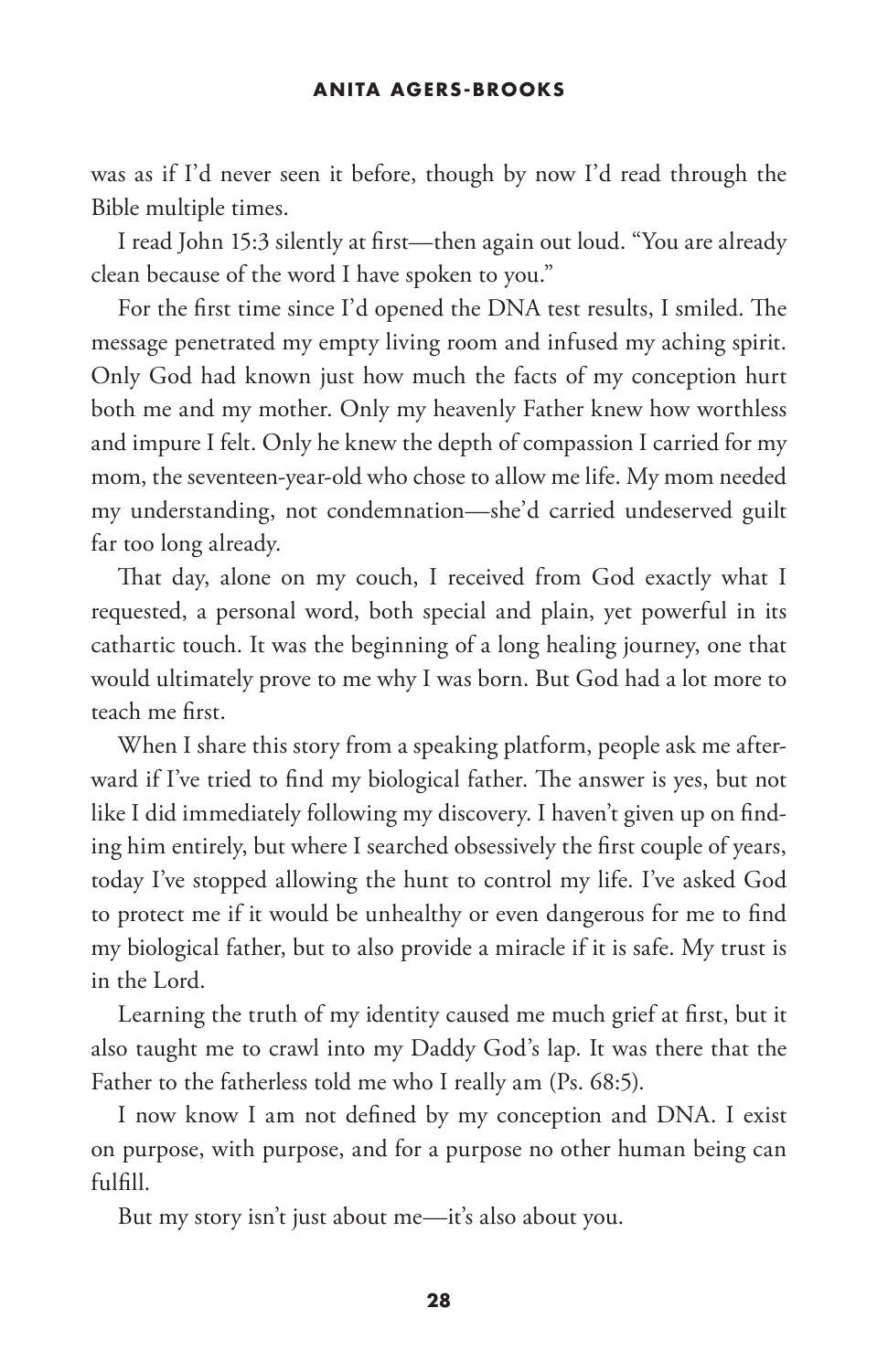## **EXCEED INGLY**

## **God's Plan for You**

I don't know the story of your conception, but I do know this: before birth, you were designed, planned, and created in intricate detail (Ps. 139:13– 14). You were marked uniquely for greatness—though its expression may be seen by one, by many, or by you and your heavenly Father alone.

Science still cannot figure out many of the miraculous ways our human bodies operate. I believe this single piece of evidence points to our Maker's existence. The Grand Creator made you because he desires a relationship with you (Acts 17:26–27).

We were made to be loved. We were marked for more. *You* were made on purpose, with purpose, for an abundant purpose.

But most of us miss these important truths. Even in God's greatest commands, we often overlook one of the most important foundational pieces.

I pray that by the time you finish this book, you will be transformed as God awes you through the treasure of the purity of his plan for you. You were not made to simply exist; you exist for exceedingly more.

#### MIND, BODY, AND SPIRIT STRENGTHENERS

## **YOUR ABUNDANT PURPOSE CHALLENGE**

Look at yourself in the mirror with fresh eyes. You are made in the image of God. You! What new things do you see about yourself?

#### **YOUR ABUNDANT PURPOSE EXERCISE**

Daily, for the next month, express gratitude for at least one thing about your life. Write each down in a notebook. Then review all of them at the end of thirty days.

#### **YOUR ABUNDANT PURPOSE SCRIPTURE**

Psalm 139:13–14: "You made all the delicate, inner parts of my body and knit me together in my mother's womb. Thank you for making me so wonderfully complex! Your workmanship is marvelous-how well I know it."